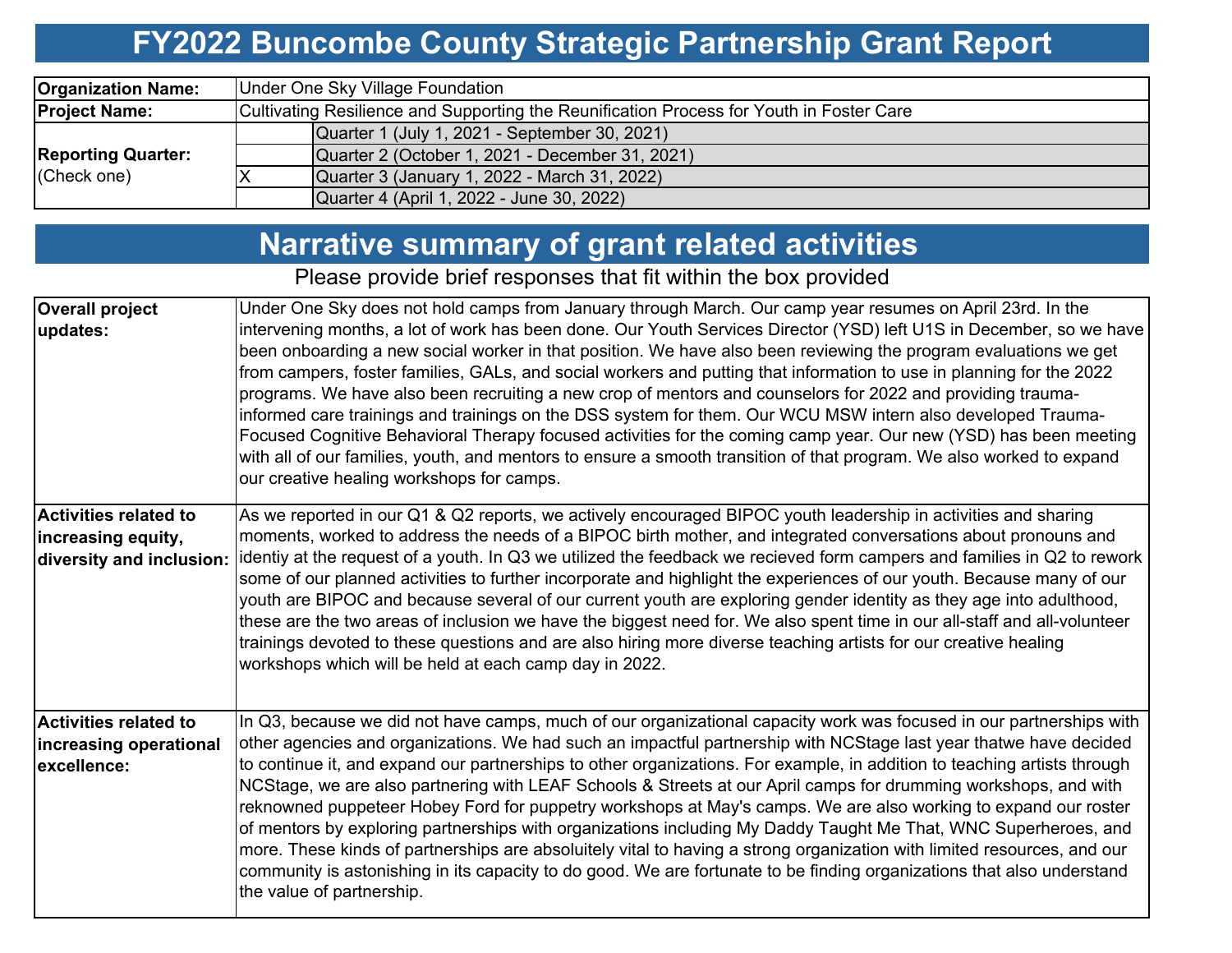### **FY2022 Buncombe County Strategic Partnership Grant Report**

| <b>Organization Name:</b>                | Under One Sky Village Foundation                                                         |  |  |  |  |  |  |  |
|------------------------------------------|------------------------------------------------------------------------------------------|--|--|--|--|--|--|--|
| <b>Project Name:</b>                     | Cultivating Resilience and Supporting the Reunification Process for Youth in Foster Care |  |  |  |  |  |  |  |
|                                          | Quarter 1 (July 1, 2021 - September 30, 2021)                                            |  |  |  |  |  |  |  |
| <b>Reporting Quarter:</b><br>(Check one) | Quarter 2 (October 1, 2021 - December 31, 2021)                                          |  |  |  |  |  |  |  |
|                                          | Quarter 3 (January 1, 2022 - March 31, 2022)                                             |  |  |  |  |  |  |  |
|                                          | Quarter 4 (April 1, 2022 - June 30, 2022)                                                |  |  |  |  |  |  |  |

### **Progress toward annual goals**

|                                                                                                               | Please only include new data for the specific quarter |                  |                  |                  |                  |                                                 |
|---------------------------------------------------------------------------------------------------------------|-------------------------------------------------------|------------------|------------------|------------------|------------------|-------------------------------------------------|
| <b>IMeasure</b>                                                                                               | <b>Annual Goal</b>                                    | <b>Quarter 1</b> | <b>Quarter 2</b> | <b>Quarter 3</b> | <b>Quarter 4</b> | <b>Progress</b><br>toward<br><b>Annual Goal</b> |
| Number of youth in foster care enrolled into all-<br>day camps at Blue Ridge Assembly                         | 6                                                     | 10 <sup>°</sup>  |                  |                  |                  | 10                                              |
| Number of families in foster care provided with<br>fifteen individual family sessions                         | 4                                                     |                  |                  |                  |                  | 4                                               |
| Percent of youth participating in camp that<br>lidentifies and demonstrates an increase in each<br>focus area | 70%                                                   | 89%              | 80%              | 0%               |                  | 89%                                             |
| Percent of you and parents reporting an<br>Iincrease in confidence toward reunification                       | 80%                                                   | 75%              | 80%              | 80%              |                  | 80%                                             |
|                                                                                                               |                                                       |                  |                  |                  |                  |                                                 |

### **Comments:**

Our total goal was 10 for our camp programs. Within the 10, we are serving 5 youth (in 4 families) with individual family sessions. In Q3 there were 10 family sessions; To date, there have been 53 family sessions. Because there were no camps from January-March, we have no new camp data. However, we have re-enrolled (our camp year runs April-December) 4 Buncombe County youth for camps (another is re-joining in May) and continued Mentorship & Family visits for 5.

NOTE ON Measures 3 & 4: this is for Q2 only - not cummulative for the project. These numbers show increases/decreases over the progress made in Q1 & Q2.